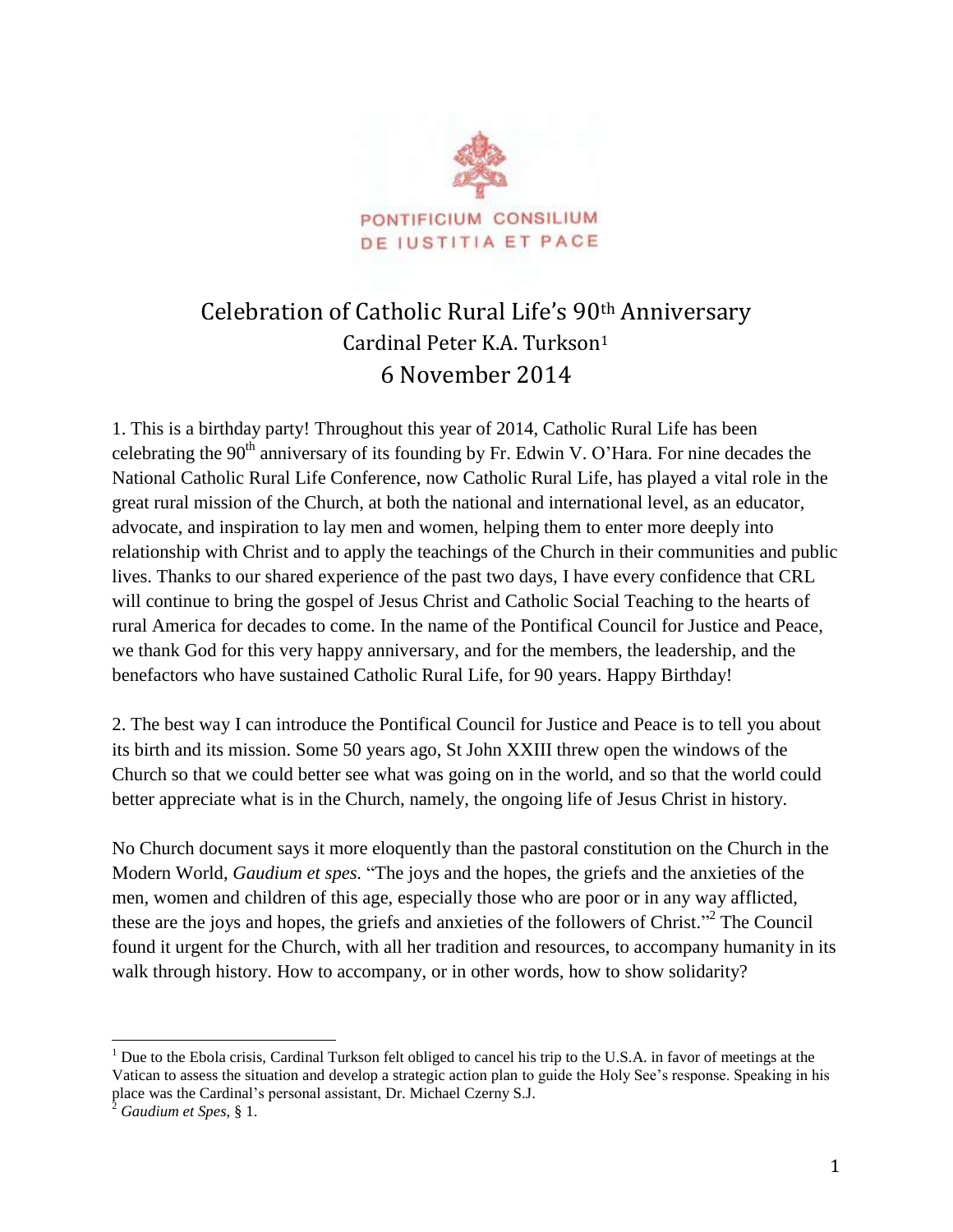The answer is beautifully expressed in these words of Vatican II: "Giving witness and voice to the faith of the whole people of God gathered together by Christ, this Council can provide no more eloquent proof of its solidarity with, as well as its respect and love for the entire human family, than by engaging with it in *conversation* about these various problems," 3 that is, in "sincere and prudent *dialogue.*" 4

Such accompaniment, solidarity, and conversation or dialogue are not just an empty wish but a real commitment. These values were soon implemented or incarnated, and are institutionalized to this day, in several new Pontifical Councils: for Christian Unity, including a Commission for Religious Relations with the Jews; for Interreligious Dialogue; for Culture; and for Justice and Peace.

In the case of Justice and Peace, Vatican II itself expressed the wish for the establishment of such a body of the universal church. "Considering the immensity of the hardships which still afflict the greater part of humankind today," the Council regarded it as "most opportune" that "an organism of the universal Church" be set up, which would soon be known as *Justice and Peace*. Why? "In order that both the justice and love of Christ toward the poor might be developed everywhere." The role of this department would be "to stimulate the Catholic community to promote progress in needy regions and international social justice."<sup>5</sup> "The name, *Justice and Peace*, aptly describes its program and its goal," explained its founder, Blessed Paul VI, "for every person's complete development and for the development of all humankind."<sup>6</sup>

3. To me it seems that "progress in needy regions" and "social justice" and "everyone's complete development" and "the development of all humankind" are exactly what we have been working on for the past few days. So you see why Justice and Peace is very happy to have co-sponsored this Symposium and participated actively in it. Therefore, we thank God for the participants, for the organizers and the staff, and for the benefactors who have sustained this great *Symposium*<sup>7</sup> . Its theme and title, *Faith, Food, and the Environment,* could perhaps be re-expressed as follows: "Give us this day our daily bread: putting ethics to work in agriculture". Here are a few brief lessons which can perhaps be drawn from our deliberations:

- Complexify, but don't paralyze.
- Keep the picture big, but keep the action real.

 $\overline{a}$ 

<sup>3</sup> *Gaudium et Spes*, § 3.

<sup>4</sup> *Gaudium et Spes,* § 21 ; cf. § 40.

<sup>5</sup> *Gaudium et Spes*, § 90.

<sup>6</sup> Paul VI, *Populorum Progressio*, § 5

<sup>&</sup>lt;sup>7</sup> Hosted by the Saint Paul Seminary School of Divinity, Catholic Rural Life, Farmers Union, John A. Ryan Institute for Catholic Social Thought, the University of St. Thomas, Minnesota Catholic Conference, and the Pontifical Council for Justice and Peace.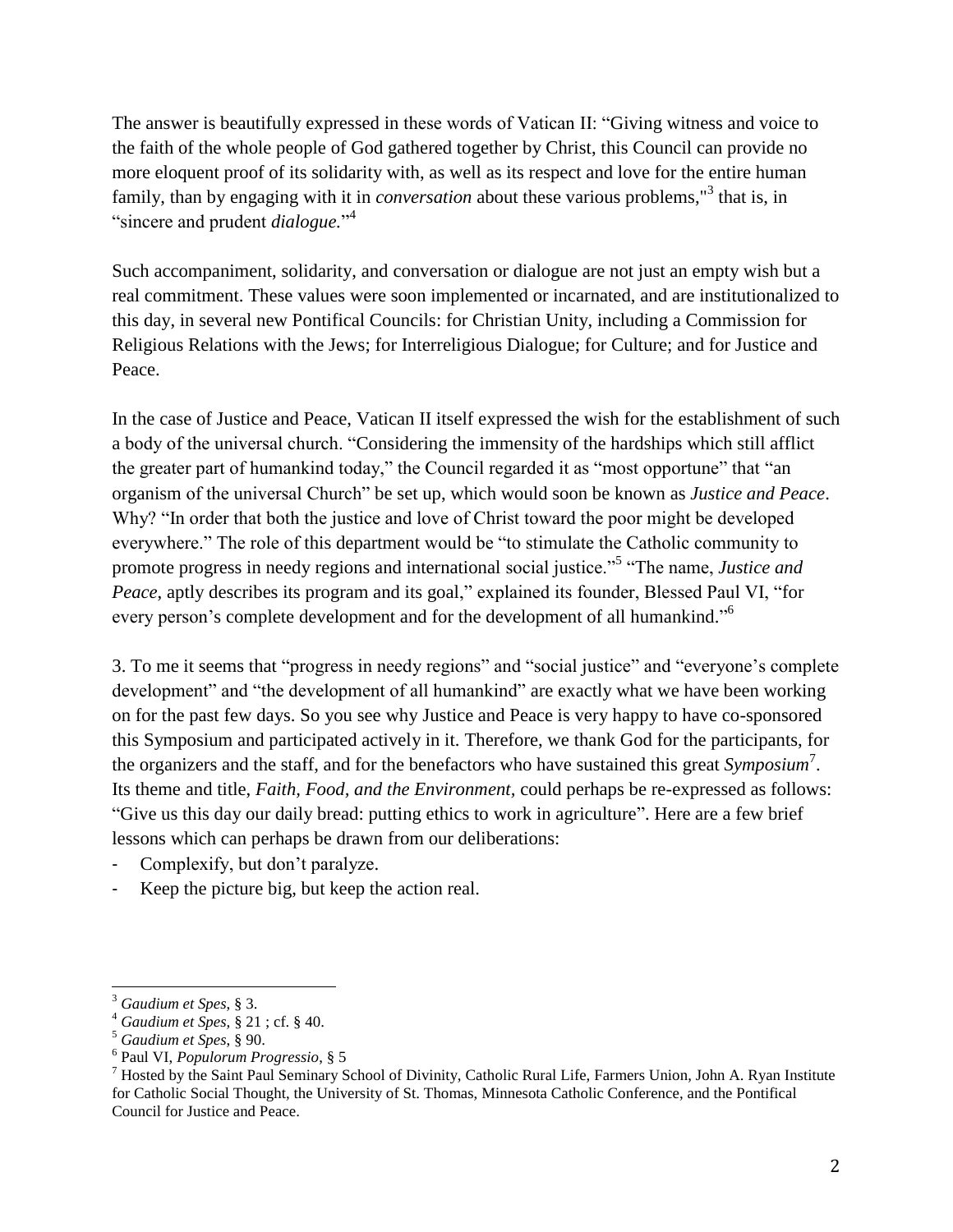- Resisting our culture's bias in favor of bad news, let us celebrate and encourage the very creative research, experimentation and alternative practices which are providing good food and good work, sound human ecology and sustainable natural ecology.
- The Pontifical Council for Justice and Peace wants very much to accompany the process of developing a publication on the "Vocation of the Agricultural Leader" and to listen to your experiences and best practices, appropriate pedagogies and communications strategies.

4. Now while the Council wants to listen to you, the Council would like you to listen to Pope Francis. Just last week, 150 representatives of grassroots movements from 80 countries came to the Vatican for a three-day meeting. They were slum dwellers and garbage pickers, day laborers and street vendors, landless peasants and displaced indigenous and other groupings of the very poor, the marginalized, the excluded. These are *the men, women and children of this age* [and of future generations] *who are especially poor and in many ways afflicted*. They represent the bottom billions who reap virtually no benefit from globalization but disproportionately bear its costs, especially in terms of the deteriorating climate and environment.

They were invited because, as Jesus said, "Blessed are the poor, blessed are those who hunger and thirst for justice"; because the Church wishes to practice the special love of Jesus for the poor by showing them a 'preferential option'; and because Pope Francis believes, not that they should be "lifted up" out of their misery by others, but that they themselves must be protagonists of the needed changes, and artisans of their own and indeed of our common destiny.

Pope Francis arrived in the Old Synod Hall on October 28 at about 11:00. First he met selected representatives. Then he delivered an inspiring speech.<sup>8</sup> He listened to a half-dozen testimonies. Finally, he greeted each participant individually. He left again about 1:00.

I can do no better, I think, than to invite you to listen in on the event. Out of the entire *minisocial encyclical* on housing (*domus*), work (*labor*), land (*terra*), violence and the environment which Pope Francis delivered, please let me slowly read you the paragraphs on our topic, *terra,*  addressed to the *campesinos* (peasants, farm-workers, sharecroppers, subsistence farmers). Please imagine that you are a participant observer, a participant listener there amongst the 150 representatives of the world's several billion marginalized and excluded. Notice how the Holy Father is addressing many of the concerns we have shared during this Symposium; at the same time, please notice what a difference it would make if the world's excluded participated actively in how you state the problem and undertake the solution:

In the beginning, at creation, God created man and woman, stewards of God's work, charging (mandating) them *to till and to kee*p it. I see that here there are dozens of

l 8 http://w2.vatican.va/content/francesco/es/speeches/2014/october/documents/papa-francesco\_20141028\_incontromondiale-movimenti-popolari.html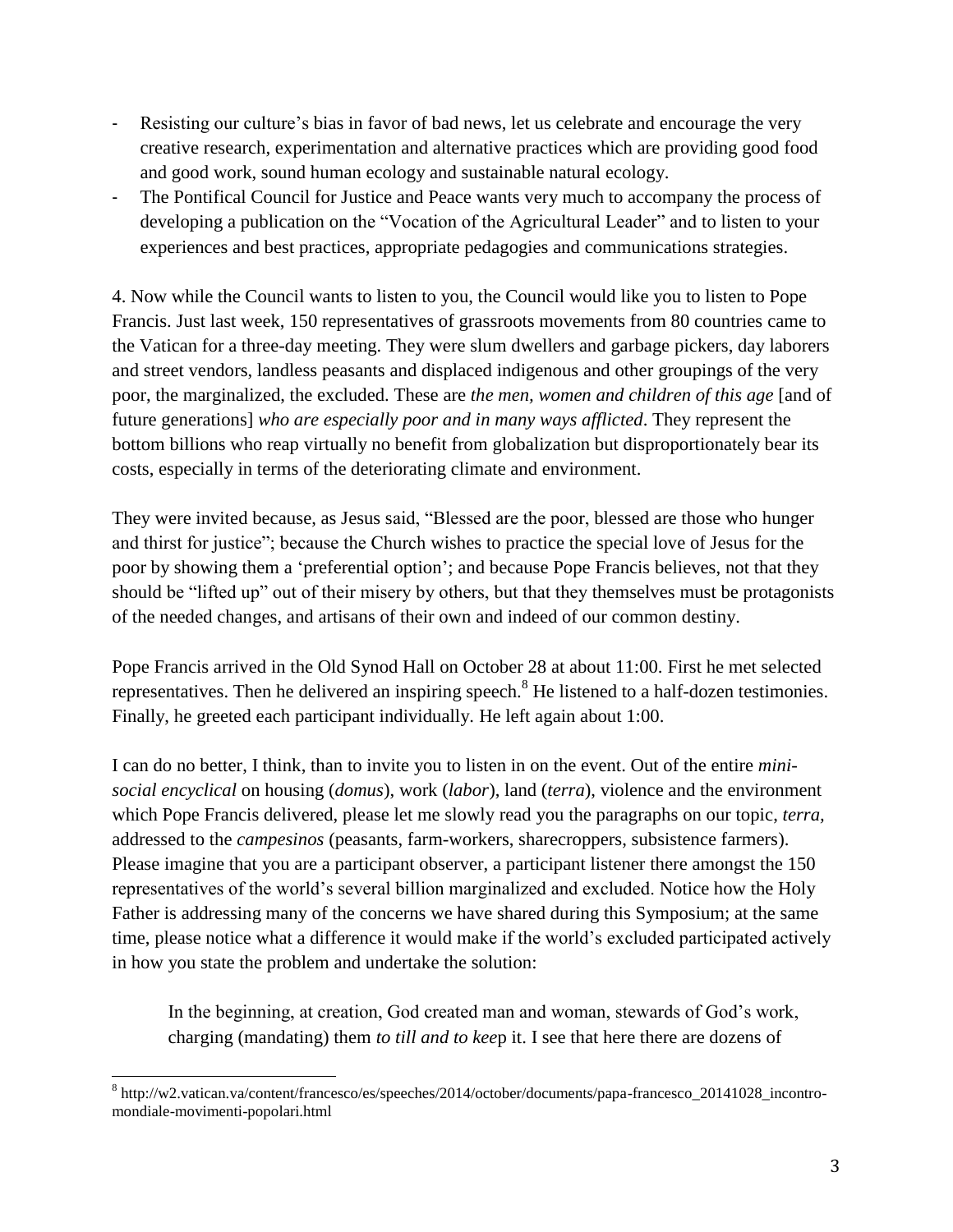*campesinos* and I want to congratulate you for stewarding the land, for cultivating it and for doing so in community. The wiping-out of so many brother and sister *campesinos*  worries me, who are uprooted, and not because of wars or natural disasters. It is land grabbing, deforestation, expropriation of water, inappropriate pesticides: these are some of the evils which uproot people from their native land. This separation is not only physical, but existential and spiritual, because there is a relationship with the land. This sad separation is putting rural communities and their special way of life in notorious decline and even at risk of extinction.

The other dimension of this already global process is hunger. When financial speculation conditions the price of food, treating it as just another commodity, millions of people suffer and die from hunger. At the same time, tons of food are simply discarded. This constitutes a genuine scandal. Hunger is criminal, food is an inalienable right. I know that some of you demand an agrarian reform in order to solve some of these problems, and let me tell you that in some countries – and here I cite the *Compendium of the Social Doctrine of the Church -* "agrarian reform is, besides a political necessity, a moral obligation".<sup>9</sup>

"It is not just me saying it, it is in the *Compendium of the Social Doctrine of the Church*. Please carry on your struggle for the dignity of the rural family, for water, for life, and so that everyone can benefit from the fruits of the earth.

An economic system centered on the divinity of money also needs to plunder nature to sustain its frenetic level of consumption. Climate change, the loss of biodiversity, deforestation are already showing their devastating effects in the great cataclysms which we see and which are most suffered by you, the humble …

Brothers and sisters: creation is not a property, which we can dispose of just as we feel like; much less is it the property of only some, of a few. Rather, creation is a gift, it is a present, it is a marvelous gift, which God has given us so that we might care for it and use it for the benefit of everyone always with respect and gratitude. You may know that I am preparing an encyclical on ecology: be assured that your concerns will be present in it.

With these stirring words of the Holy Father, let me propose a historic challenge:

- To include the *campesinos* among the agricultural leaders. Having invited Dr. Clifford Canku to the Symposium is a step in this direction.
- To include the *campesino* organizations in discussion and writing the *Vocation of the Agricultural Leader.*

 $\overline{a}$ <sup>9</sup> *[Compendium](http://www.vatican.va/roman_curia/pontifical_councils/justpeace/documents/rc_pc_justpeace_doc_20060526_compendio-dott-soc_sp.html)*, § 300.